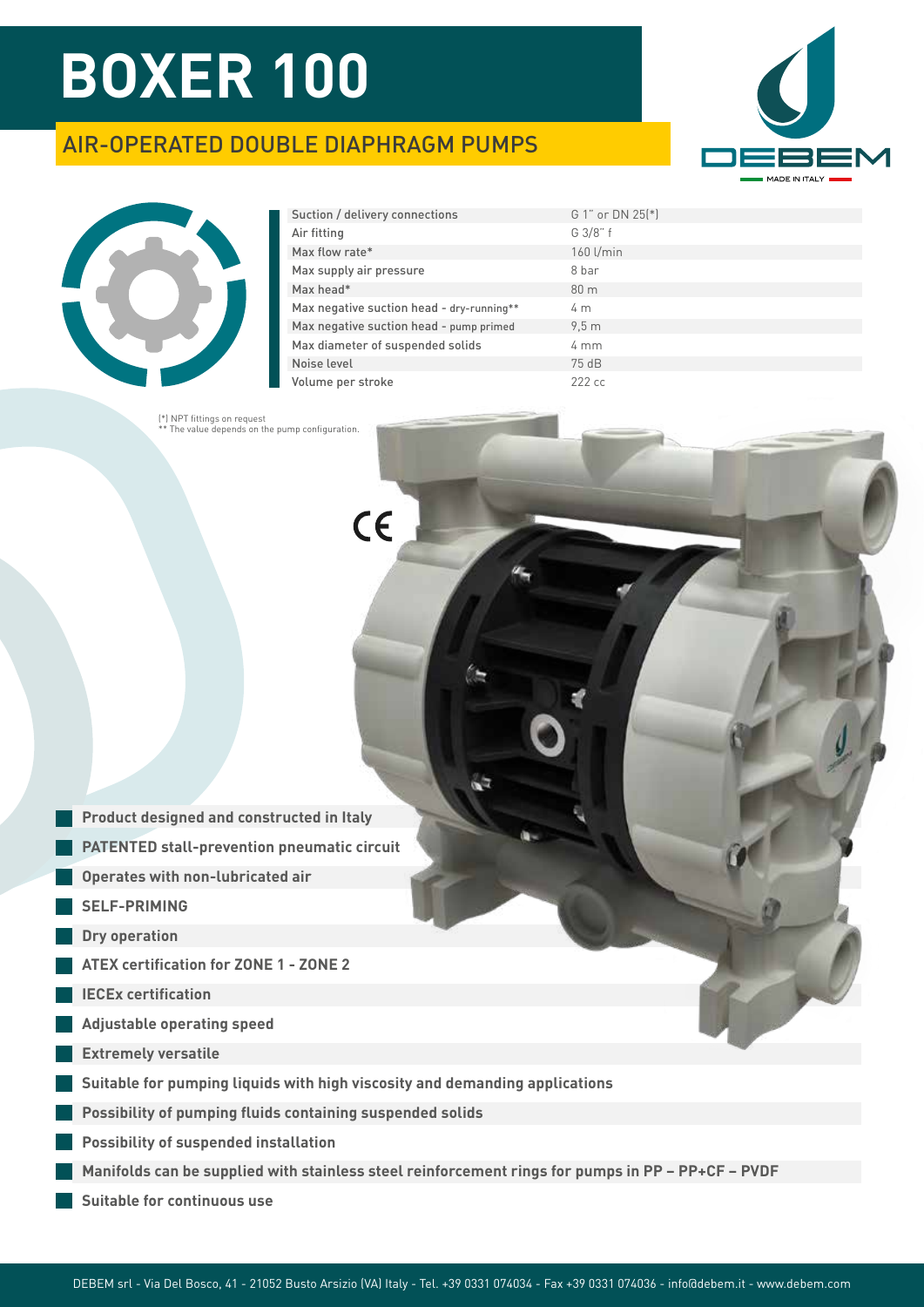AIR-OPERATED DOUBLE DIAPHRAGM PUMPS

## Specifications and types



STANDARD: II 3G Ex h IIB T4 Gc - II 3D Ex h IIIB T135°C Dc X - I M2 Ex h I Mb X CONDUCT: II 2G Ex h IIb T4 Gb - II 2D Ex h IIIB T135°C Db X - Ex h IIB T4 Gb - Ex h IIIB T135°C Db

PP Boxer 100

| <b>Maximum Dimensions</b>                                          |                    |
|--------------------------------------------------------------------|--------------------|
| Height                                                             | 325 mm             |
| Width                                                              | 329 mm             |
| Depth                                                              | 202 mm             |
|                                                                    |                    |
| Construction materials (casing and manifolds) and net weight       |                    |
| Polypropylene (with glass additive)                                | 7.6 Kg             |
|                                                                    | Max 3°C min.       |
|                                                                    | $65^{\circ}$ C max |
|                                                                    |                    |
| Conductive polypropylene (with carbon additive)                    | 7.6 Kg             |
|                                                                    | Max 3°C min.       |
|                                                                    | $65^{\circ}$ C max |
| Construction materials (casing and manifolds) available on request |                    |
| <b>POMc</b>                                                        |                    |
| <b>UHMWPE</b>                                                      |                    |



### PVDF Boxer 100



 $\sqrt{\xi x}$ 

| <b>Maximum Dimensions</b>                                    |                  |  |  |  |  |  |
|--------------------------------------------------------------|------------------|--|--|--|--|--|
| Height                                                       | $325 \text{ mm}$ |  |  |  |  |  |
| Width                                                        | $329$ mm         |  |  |  |  |  |
| Depth                                                        | $202 \text{ mm}$ |  |  |  |  |  |
| Construction materials (casing and manifolds) and net weight |                  |  |  |  |  |  |
|                                                              |                  |  |  |  |  |  |
| <b>PVDF</b>                                                  | 9.6 Kg           |  |  |  |  |  |
|                                                              | Max 3°C min.     |  |  |  |  |  |



Construction materials (casing and manifolds) available on request **POMc**

**UHMWPE**





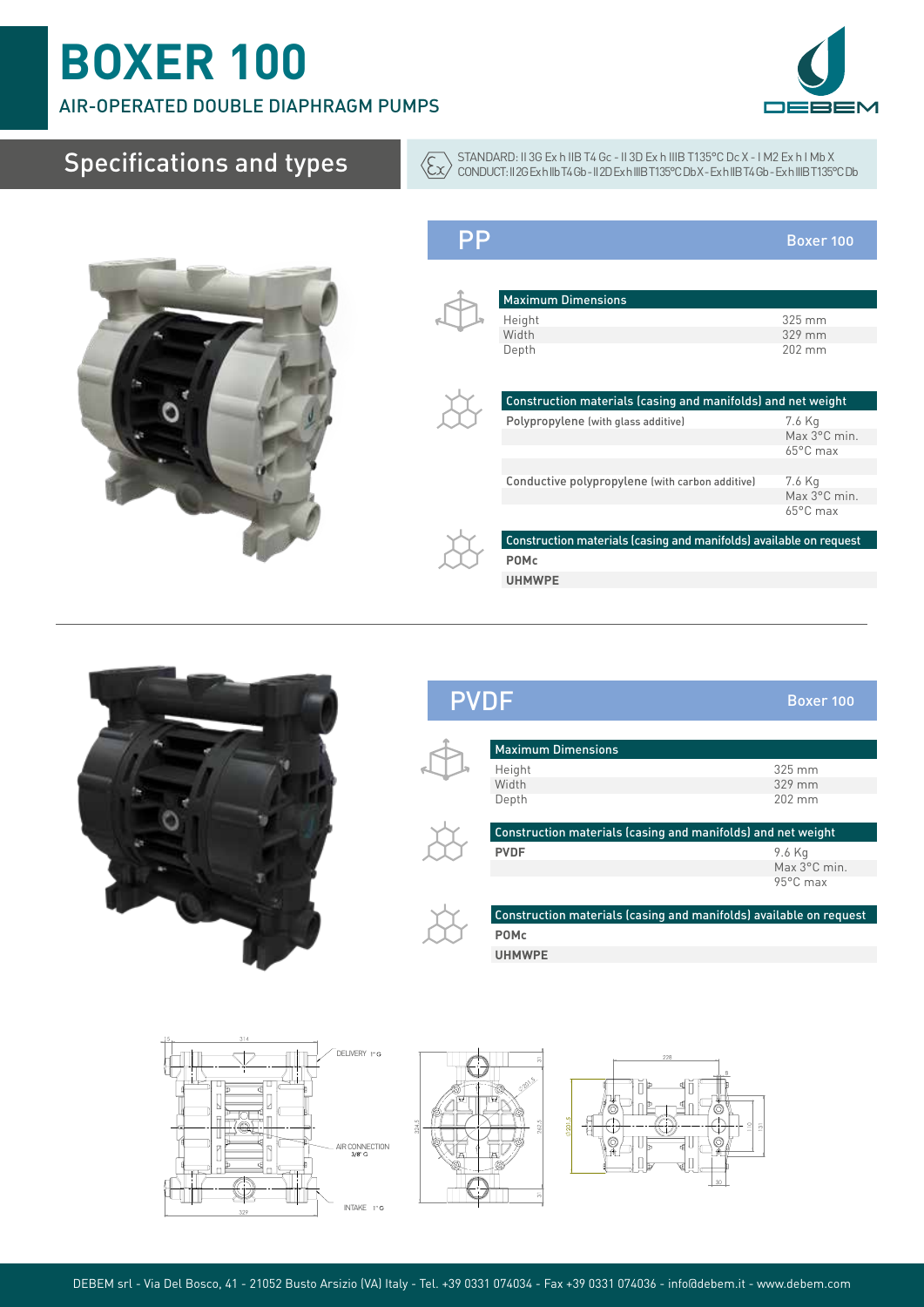AIR-OPERATED DOUBLE DIAPHRAGM PUMPS

## Specifications and types

**Service State** 



 $\sqrt{\xi x}$ STANDARD: II 3G Ex h IIB T4 Gc - II 3D Ex h IIIB T135°C Dc X - I M2 Ex h I Mb X CONDUCT: II 2G Ex h IIb T4 Gb - II 2D Ex h IIIB T135°C Db X - Ex h IIB T4 Gb - Ex h IIIB T135°C Db

|                                                                                                                             | <b>ALU</b> |                                                                                                                                     | Boxer 100                                                        |
|-----------------------------------------------------------------------------------------------------------------------------|------------|-------------------------------------------------------------------------------------------------------------------------------------|------------------------------------------------------------------|
|                                                                                                                             |            | <b>Maximum Dimensions</b><br>Height<br>Width<br>Depth<br>Construction materials (casing and manifolds) and net weight<br><b>ALU</b> | 324 mm<br>315 mm<br>202 mm<br>8.5 Kg<br>Max 3°C min.<br>95°C max |
| 314,5<br>299,5<br>DELIVERY I"G<br>$\begin{array}{c} \text{AIR CONNECTION} \\ 3/8^\circ \text{ G} \end{array}$<br>INTAKE I"G | 323.5      | 213,5<br>$\sigma$<br>š<br>$\overline{2}$                                                                                            |                                                                  |
|                                                                                                                             |            | <b>Electropolished AISI 316</b>                                                                                                     | Boxer 100                                                        |



|                                 | CONSUMENTING (Cabing and mannous) and net weight |  |  |  |  |
|---------------------------------|--------------------------------------------------|--|--|--|--|
| <b>Electropolished AISI 316</b> | 11.7 Kg                                          |  |  |  |  |
|                                 | Max 3°C min.                                     |  |  |  |  |
|                                 | 95°C max                                         |  |  |  |  |

Construction materials (casing and manifolds) available on request **DUPLEX/W.DUPLEX**



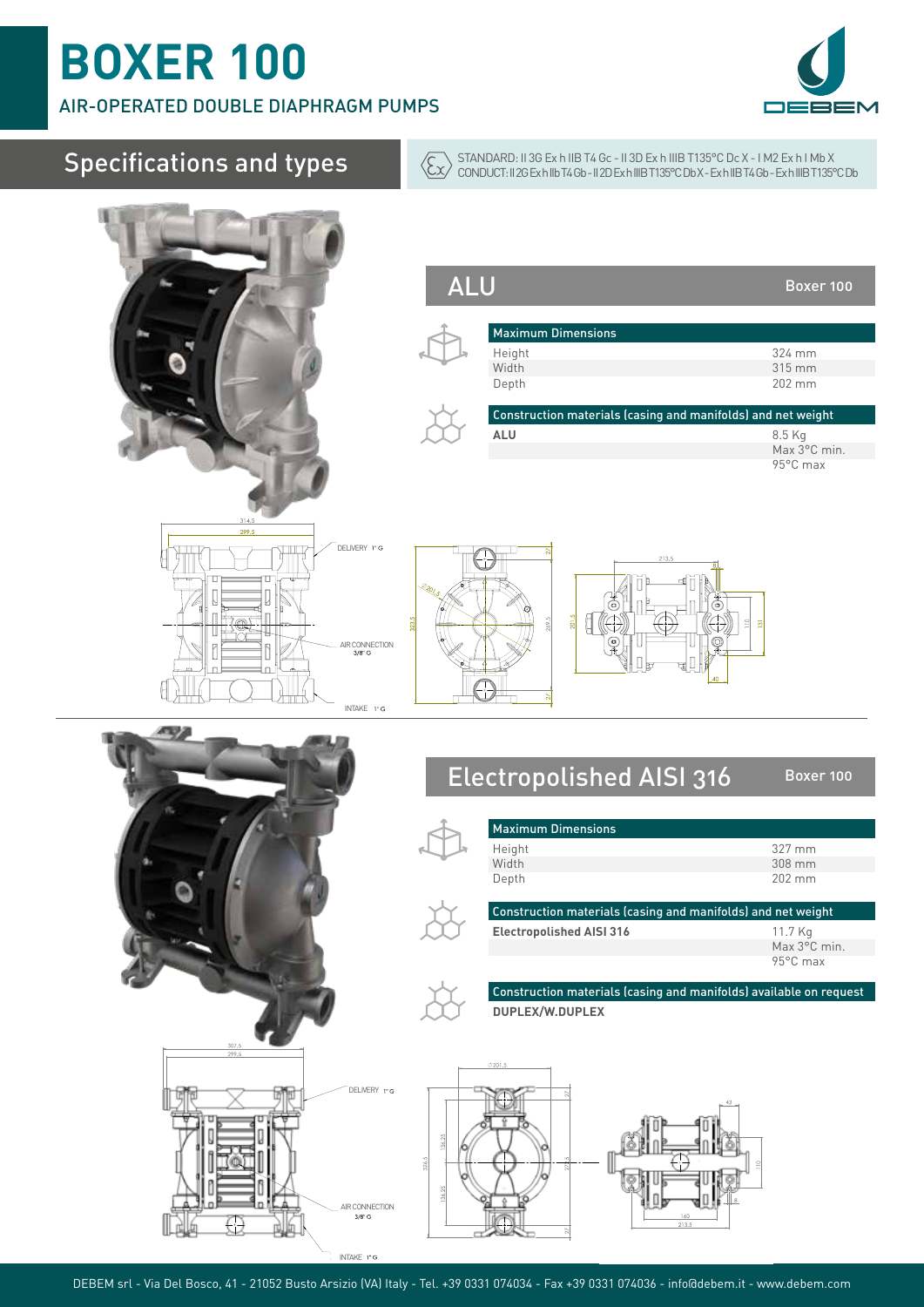### AIR-OPERATED DOUBLE DIAPHRAGM PUMPS



## Specifications and types



\*The curves and the performances refer to pumps with immersed suction and open delivery outlet, with water at 20°C and vary based on the composition materials.

#### **Accessories:**

- **Equaflux 200**
- (For the dampener materials refer to the relative technical sheet) **• Truck model 01**

## **Foot valve: VALVFN0000100APP (POLYPROPYLENE) VALVFN0000100AFV (PVDF)**

- **Air regulation kit W3000-10-G Batch controller**
- 
- **Cycle counter Reinforcement rings**
- Flange kit (DIN flange ANSI available on request):<br>KITFLANG-B100P (POLYPROPYLENE)<br>KITFLANG-B100F (PVDF)<br>KITFLANG-B100A (AISI 316)<br>KITFLANG-B100AL (ALUMINIUM)

#### STANDARD: II 3G Ex h IIB T4 Gc - II 3D Ex h IIIB T135°C Dc X - I M2 Ex h I Mb X CONDUCT: II 2G Ex h IIb T4 Gb - II 2D Ex h IIIB T135°C Db X - Ex h IIB T4 Gb - Ex h IIIB T135°C Db

#### **T20 distributor material (pneumatic circuit): • POM**

#### **Central material:**

- **Polypropylene (with glass additive)**
- **Conductive polypropylene (with carbon additive)**
- **Aluminium**

 $\langle \overline{\xi_x}$ 

- **Aisi 316**
- **DUPLEX/S.DUPLEX**

#### **Diaphragm materials:**

- **PTFE**
- **HYTREL**
- **SANTOPRENE**
- **NBR**
- **EPDM**

#### **Caps materials:**

- **Polypropylene (with glass additive)**
- **Conductive polypropylene (with carbon additive)**
- **PVDF**
- **Aluminium**
- **Natural ECTFE**
- **AISI 316**

**Balls materials:**

- **PTFE**
- **AISI 316**
- **EPDM • NBR**
- 

#### **O-ring materials:**

- **EPDM**
- **NBR**
- **VITON**®
- **PTFE**

#### **Package:**

**cardboard box – cm 27 x 39 x 41 – weight 1.4 Kg** (the weight refers to the package only, without the pump)

Any chromatic variations in our polypropylene and PVDF products are due to<br>the special mixtures of the raw materials used. The use of high quantities of,<br>respectively, glass and carbon additives, results in a unique aesthe